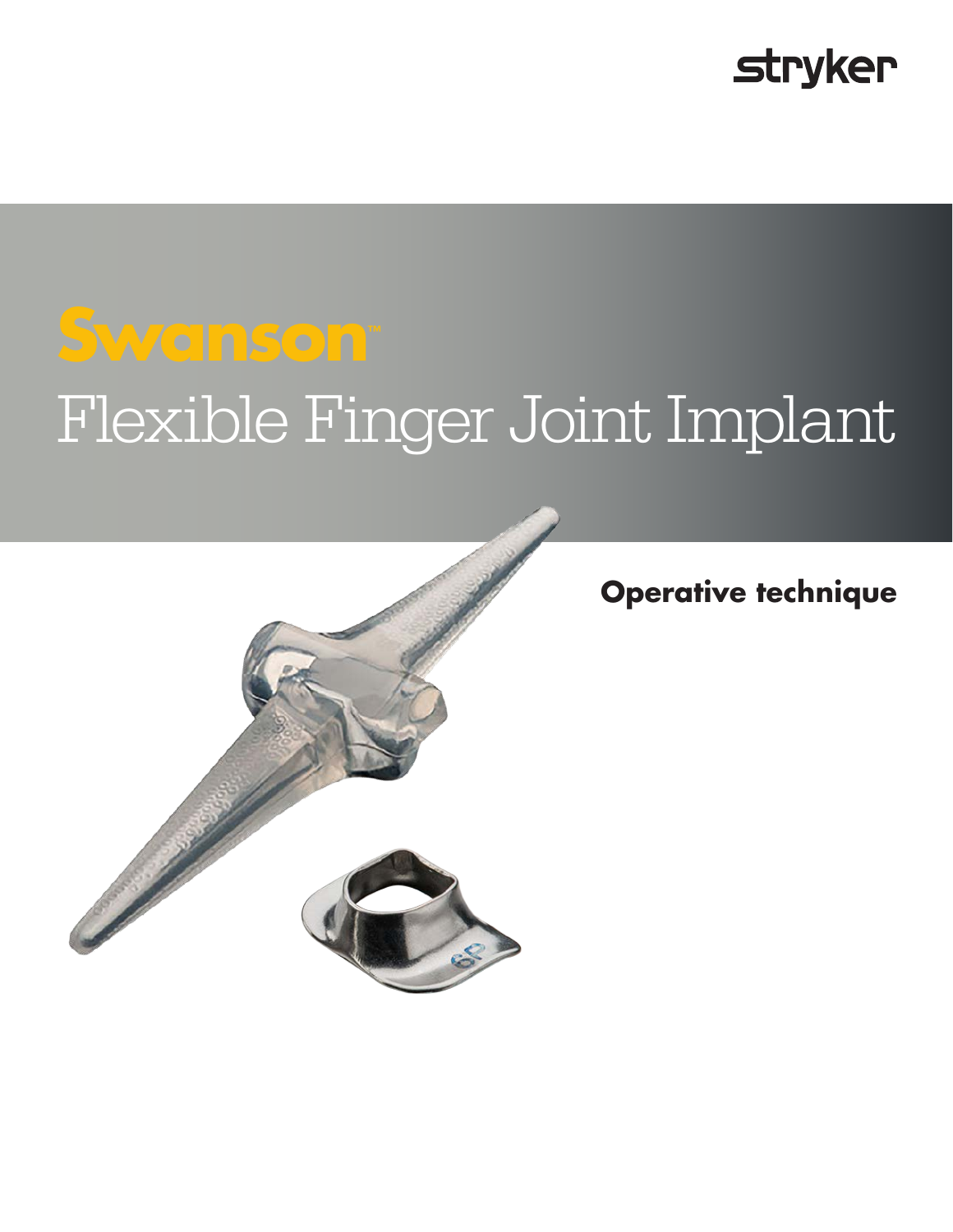# **Swanson** Flexible Finger Joint Implant

### **Contents**

| Indications, Contraindications & Precautions 5     |
|----------------------------------------------------|
|                                                    |
| Metacarpophalangeal Joint Implant Arthroplasty6    |
| Closure, dressing, postoperative care & bracing 12 |
| Explant information  12                            |
| PIP Joint Implant Arthroplasty  13                 |
|                                                    |
| Explant information  16                            |
| Ordering information 17                            |

#### Design surgeon:

Alfred B. Swanson, MD Grand Rapids, MI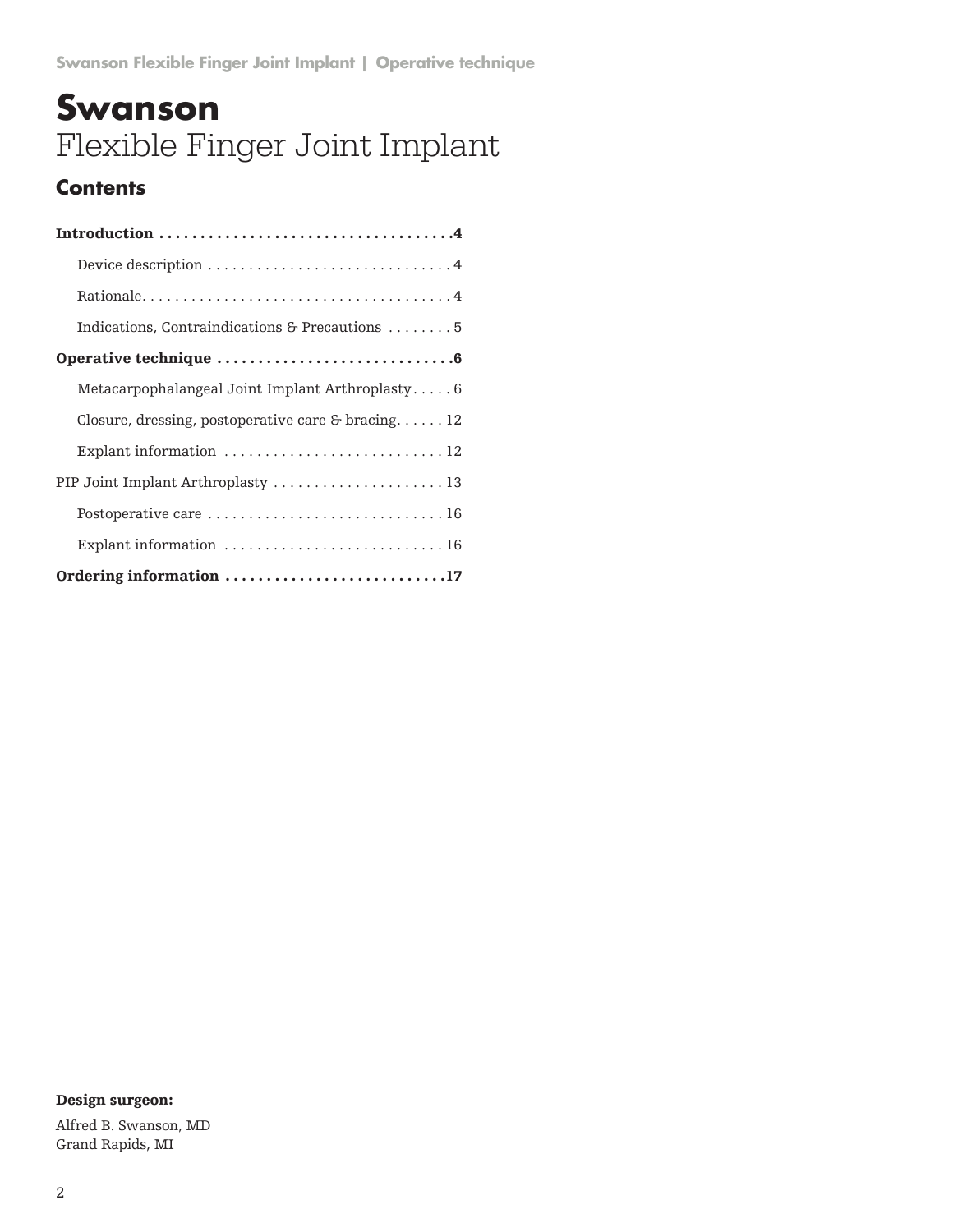This publication sets forth detailed recommended procedures for using Stryker devices and instruments. It offers guidance that you should heed, but, as with any such technical guide, each surgeon must consider the particular needs of each patient and make appropriate adjustments when and as required.

#### **Important**

- The patient should be advised that the device cannot and does not replicate a normal healthy bone, that the device can break or become damaged as a result of strenuous activity or trauma and that the device has a finite expected service life.
- Removal or revision of the device may be required sometime in the future.
- Cleaning and sterilization information is provided in the applicable instructions for use.
- Non-sterile devices, including implants and instruments, must be cleaned and sterilized prior to use, in accordance with validated methods.
- Devices that are able to be disassembled should be disassembled prior to point-of-use processing. Additionally, devices with movable components that do not facilitate disassembly should be manually articulated during the point-of-use processing step in order to evacuate additional soils.
- Please remember that the compatibility of different product systems has not been tested unless specified otherwise in the product labeling.
- Consult Instructions for Use (https://ifu.wright.com) for a complete list of potential adverse effects and adverse events, contraindications, warnings and precautions.
- The surgeon must advise patients of surgical risks, and make them aware of adverse effects and alternative treatments.
- An implant whose packaging is open or damaged or whose expiration date has passed must not be used. Every precaution must be taken to ensure sterility when opening the packaging of the implant and during implantation.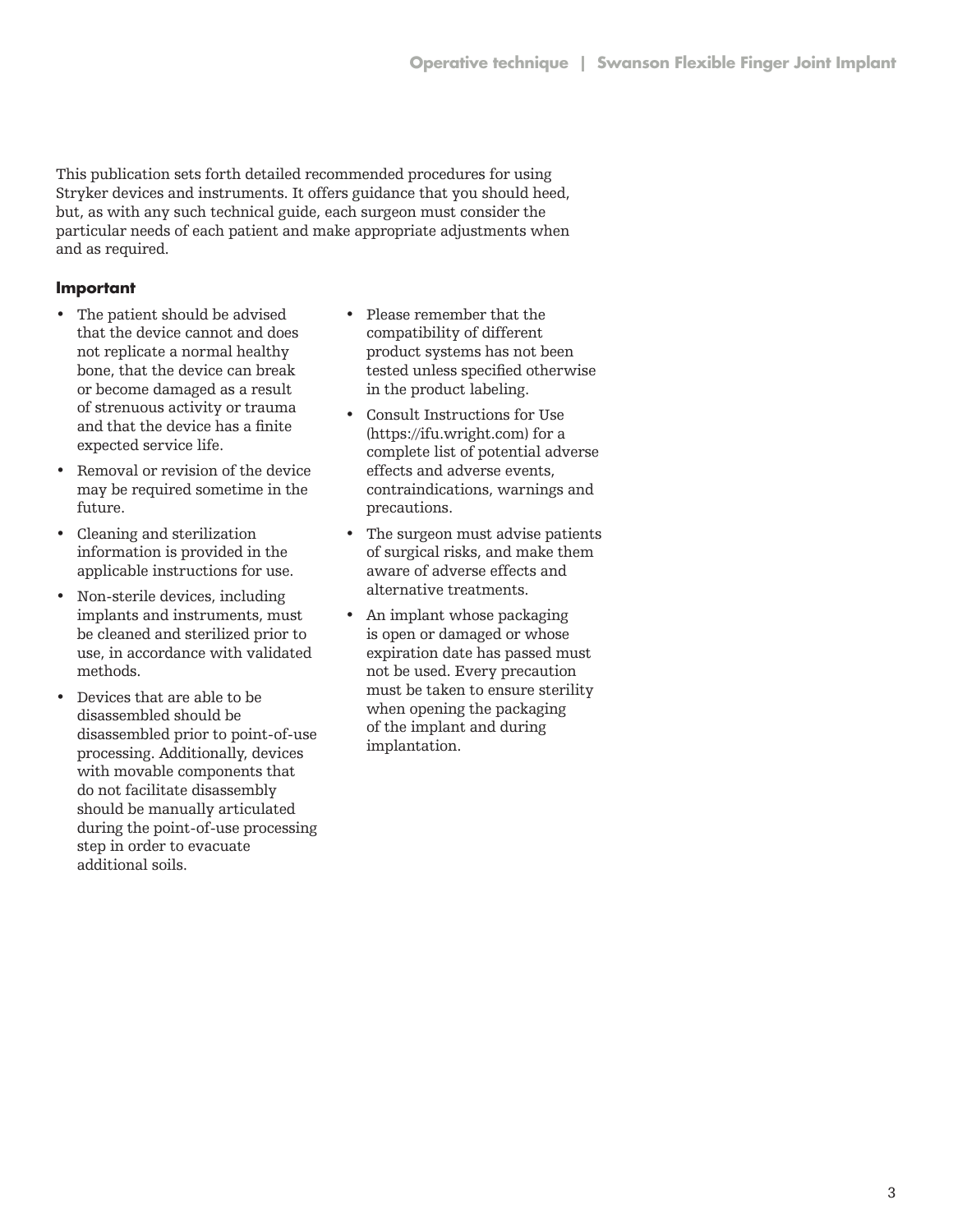# Introduction

### **Device description**

#### **Flexible implant**

The Swanson Finger Joint Implant is a flexible intramedullary-stemmed, one-piece implant developed as an adjunct to resection arthroplasty to help restore function to hands disabled by rheumatoid, degenerative or traumatic arthritis. The midsection of the loaddistributing flexible hinge has been designed to help maintain proper joint space and alignment with good lateral stability and minimal flexion-extension restriction. The implant is not fixed to bone and becomes stabilized by the encapsulation process. It acts as a dynamic spacer, internal mold and flexible hinge. The Swanson Finger Joint Implant is available in 11 sizes to adequately meet various anatomical requirements. A color-coded sizing set (supplied nonsterile and not suitable for implantation) is available for proper size determination during surgery.

#### **Grommets**

The Swanson Finger Joint Grommets are thin bone liners designed for use at the metacarpophalangeal joint level. The press-fit encircling grommet is fabricated from unalloyed titanium and its shape conforms to the contours of the implant midsection and stem junctions.

The use of grommets to enhance implant durability is especially indicated in severe cases of rheumatoid arthritis where irregular and sharp bony edges can initiate tears in the implant midsection.

Grommets are available in 7 sizes corresponding to sizes 3 to 9 of the Swanson Finger Joint Implant. The outer surface of each grommet is marked with a numeral, indicating the size of finger joint implant the grommet fits, as well as the letters "P" or "D", indicating whether it is a proximal or distal grommet.



#### **Flexible implant**

The Swanson Finger Joint implant can be used with resection arthroplasty of the metacarpophalangeal and proximal interphalangal (PIP). Insertion of the finger joint implant at two consecutive joint levels is not recommended (e.g., MP and PIP joint levels).

The flexible implant resection arthroplasty method is based on the following concept: "Joint Resection + Implant + Encapsulation = Functional Joint."

The implant acts as a dynamic spacer to maintain internal alignment and spacing of the reconstructed joint and as an internal mold that supports the capsuloligamentous system developing around the implant while early guided motion is started. The implant becomes stabilized by this "encapsulation process," and no permanent fixation is required. Joint stability is achieved from reconstruction of the ligamentous and musculotendinous systems.

Because the implant is not fixed to bone, the compressive loading forces are distributed to the resected end of the bone and cortical shaft. This is designed to promote favorable bone remodeling processes as evidenced by maintenance of bone length, preserved shape of the amputated bone end, cortical thickening, and new bone formation next to the implant midsection and intramedullary stems.

The slight movement of the implant stems is designed to allow distribution of forces over a broader section and allows the flexible hinge to find a position with respect to the axis of rotation of the joint.

#### **Grommets**

The unattached, press-fit grommets are designed to protect the implant midsection by lessening abrasion, wear and cutting by bone. Use of encircling grommets does not alter the function of the implant, patient indications and contraindications, nor reduce the need for careful attention to the arthroplasty technique.

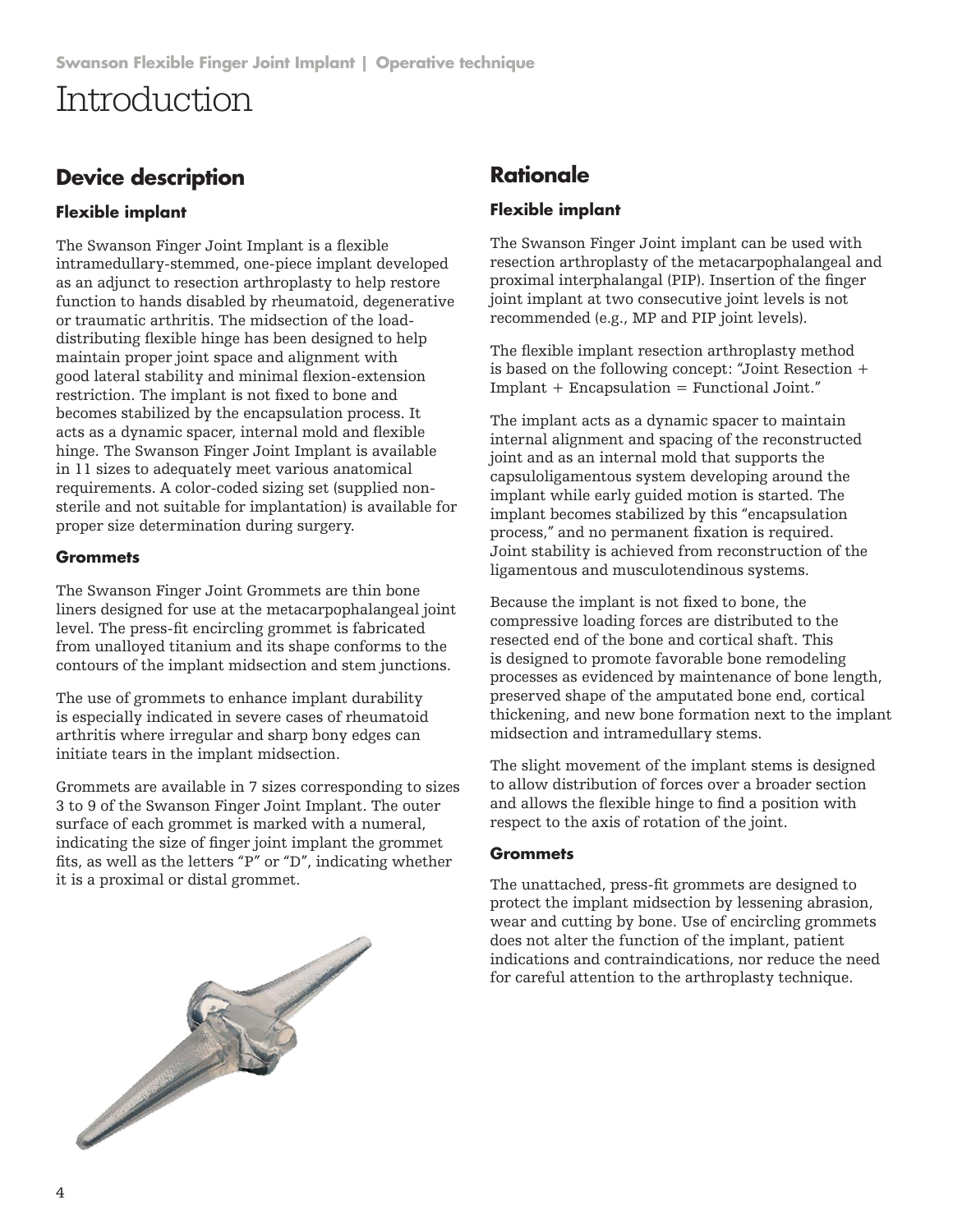# Indications, Contraindications & Precautions

Prior to the use of the system, the surgeon should refer to the package insert for complete warnings, precautions, indications, contraindications and adverse effects. Package inserts are also available by contacting the manufacturer. Contact information can be found on the back of this surgical technique and the package insert is available on the website listed.

### **Indications**

#### **Metacarpophalangeal Joint Implant Arthroplasty**

#### Rheumatoid or post-traumatic disabilities with:

- Fixed or Stiff MP Joints
- X-Ray Evidence of Joint Destruction or Subluxation
- Ulnar Drift, Noncorrectable By Surgery of Soft Tissues Alone
- Contracted Intrinsic and Extrinsic Musculature and Ligament System
- Associated Stiff Interphalangeal Joints

#### **PIP Joint Implant Arthroplasty**

#### Rheumatoid, degenerative, or post-traumatic disabilities with:

- Destroyed or subluxated joints
- Stiffened joints in which a soft tissue release alone would be inadequate.

### **Contraindications**

- Infection
- Physiologically or psychologically inadequate patient
- Inadequate skin, bone or neurovascular status
- Irreparable tendon system
- Possibility for conservative treatment
- Growing patients with open epiphyses
- Patients with high levels of activity

#### Note:

#### Each patient must be evaluated by the surgeon to determine the risks and benefits of surgery.

### **Precautions**

One of the goals of implant surgery is to minimize production of wear particles. It can never be eliminated because all moving parts (e.g., implants which articulate against bone) wear to some degree. In an implant arthroplasty, clinically significant wear can result from normal biomechanical forces. Abnormal or excessive force will further increase clinically significant wear.

#### **Abnormal force loading may be caused by:**

- Uncorrected Instability
- Oversized Implant
- Inadequate Soft Tissue Support
- Implant Malposition
- Excessive Motion
- Uncorrected or Recurrent Deformity
- Patient Misuse or Over activity
- Intraoperative Fixation

#### **Some preventive measures to consider to minimize the potential for complications:**

- Follow Guidelines for Indications and Contraindications Provided Above
- Identify Prior Pathology
- Stabilize Collapse Deformities
- Bone Graft Pre-Existing Cysts
- Use a Properly Sized Implant
- Avoid K-Wires and Sutures Through the Implant

#### **If complications develop, possible corrective procedures include:**

- Implant Removal
- Synovectomy
- Bone Grafting of Cysts
- Limited Intercarpal Fusion
- Replacement of the Implant
- Removal of the Implant with Fusion of the Joint

Clinical results depend on surgeon and technique, preoperative and post-operative care, the implant, patient pathology and daily activity. It is important that surgeons obtain appropriate informed consent and discuss the potential for complications with each patient prior to surgery. This may include a review of alternative, non-implant procedures such as soft tissue reconstruction or arthrodesis.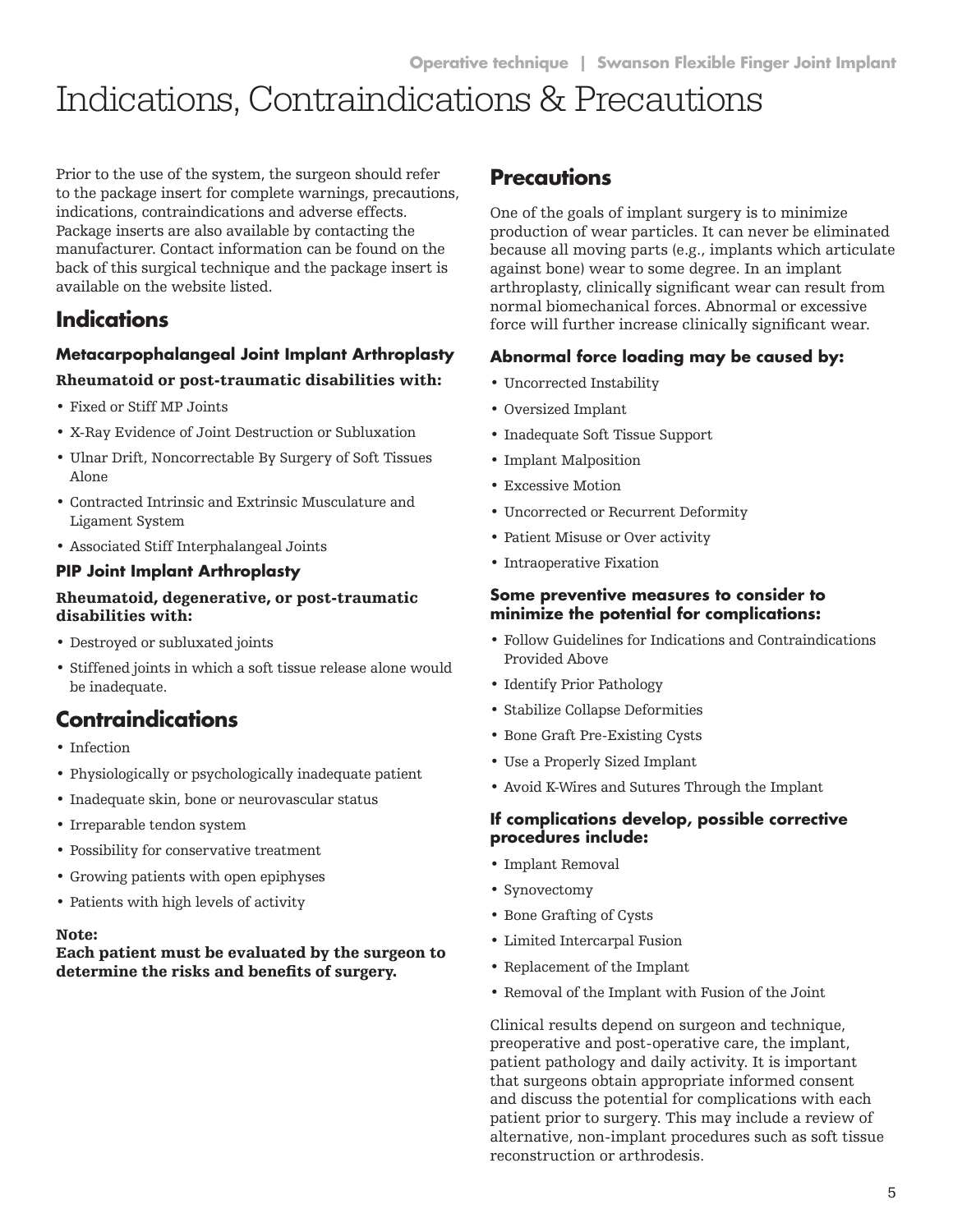### **Metacarpophalangeal Joint Implant Arthroplasty**

#### **Incision and exposure**

A transverse skin incision is made on the dorsum of the hand over the necks of the metacarpals. The dissection is carried down through subcutaneous tissue to expose the extensor tendons. The dorsal veins, which lie between the metacarpal heads are carefully released by blunt longitudinal dissection and are retracted laterally. The extensor hood is exposed to the base of the proximal phalanx. Its radial portion is usually stretched out and the extensor tendon dislocated ulnarward. In the index finger, the incision is made between the extensor digitorum communis and the indicis proprius tendons. In the middle and ring fingers, a longitudinal incision is made in the extensor hood parallel to the extensor tendon on its ulnar aspect. In the little finger, the approach is made between the extensor communis and proprius tendons. The hood fibers and capsule are carefully dissected from the underlying synovium and retracted to the radial side. The joint is exposed and the head of the metacarpal is identified.

#### **Resection of metacarpal head**

The neck of the metacarpal is exposed subperiosteally and cleanly transected with an air drill or motor saw, leaving part of the metaphyseal flare. Care should be taken to avoid splintering the bone. The head of the metacarpal is grasped and removed along with the hypertrophied synovial material. A pituitary rongeur has been found to be useful to remove further involved synovia of the joint cavity and surrounding tissues.

#### **Soft tissue release**

A comprehensive soft tissue release procedure must be done at this stage to allow the base of the proximal phalanx to be loose enough to be displaced dorsally above the metacarpal. The ulnar collateral ligament is released from its phalangeal insertion in all fingers; if severely contracted, it can be excised along with a palmar plate when necessary.

At the level of all fingers, the radial collateral ligament insertions are preserved whenever possible. If it is necessary to detach this ligament, it should be reattached to the metacarpal or the base of the proximal phalanx. The important repair technique of this ligament will be described later.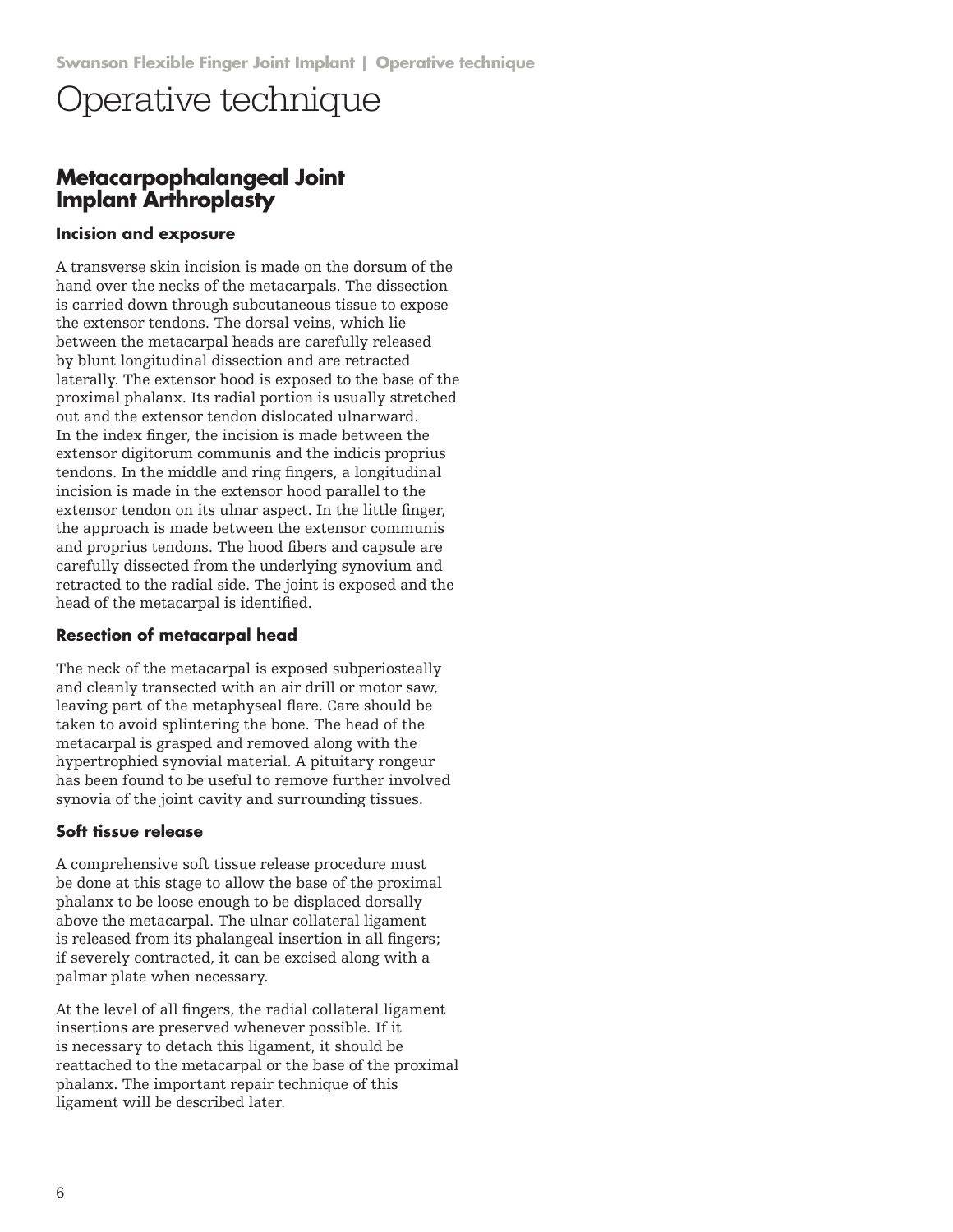The ulnar intrinsic tendon is identified, pulled up into the wound with a blunt hook, and sectioned at the myotendinous junction if tight. However, the ulnar intrinsic of the index (first volar interosseous) normally applies a supinatory force to this digit and should be preserved to help avoid a postoperative pronation deformity tendency.

In some patients who have demonstrated evidence of a flexor synovitis, the flexor sheath can be incised longitudinally in its dorsal aspect. The long flexor tendons can be identified and pulled up gently into the wound with a blunt hook. The degree of involvement of the flexor tendons can be evaluated. In some cases, a partial synovectomy and tendon sheath release or an injection of corticosteroids is done through this incision.

The tendon of the abductor digiti minimi is exposed on the ulnar aspect of the fifth metacarpophalangeal joint, pulled into the wound with a blunt hook, and sectioned. Care should be taken to avoid the ulnar tendon, which will eventually reattach, but in a lengthened state. The tendon of the flexor digiti minimi is preserved because of its importance to obtain flexion at the metacarpophalangeal joint of the little finger. Furthermore, it is not an important ulnar deviator.

#### **Bone resection and preparation**

The base of the proximal phalanx is resected including marginal osteophytes which might interfere with the implant. All cartilage is removed from the base of the proximal phalanx because it is believed that progressive cartilage degeneration can eventually result in recurrent synovitis.

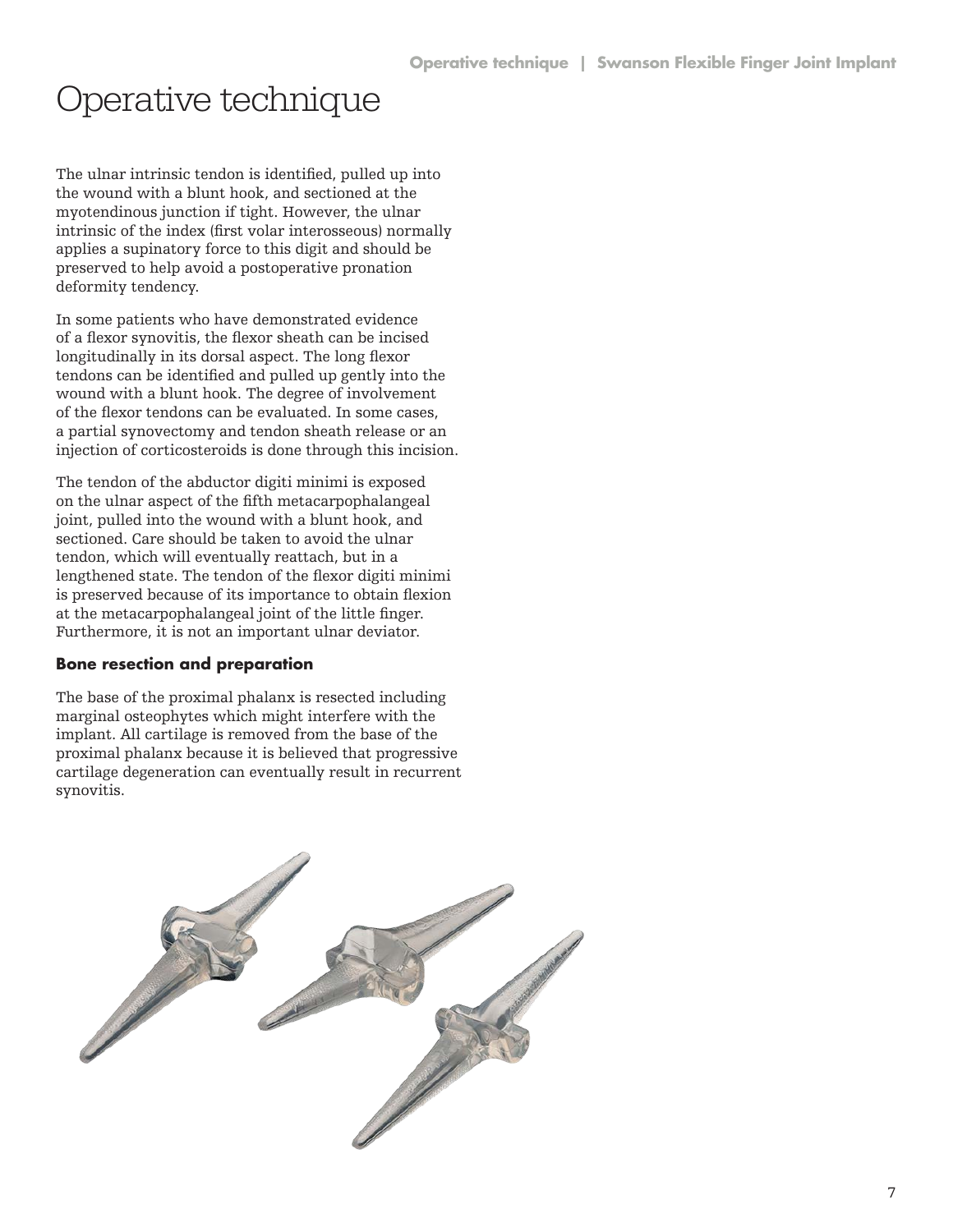The intramedullary canal of the metacarpal is prepared in a rectangular fashion with a rasp, curet, broach, and air drill with a special bur (Figure A). These burs have a smooth leader point, which helps keep them in the canal and prevents inadvertent perforation through the cortex. The occasional construction in the intramedullary canal of the proximal third of the metacarpal can be enlarged with the bur. The intramedullary canal of the ring metacarpal is frequently quite small and requires careful preparation (Figure B and C). Care should be taken to avoid too much reaming of the canals, especially in patients with thin bones.

A trial fit is made with the appropriate color-coded sizers. The implant stem should fit well down into the canal so that the transverse midsection of the implant abuts against the bone end. The end of the implant stem must not abut the end of the intramedullary canal and the stem must be appropriately shortened. The largest implant possible should be used. Implants of sizes 4 through 9 are generally used (Figure D).

A rectangular hole is then made in the base of the proximal phalanx with an osteotome, knife, broach, or air drill. The intramedullary canal is reamed in the same fashion as the metacarpal to receive the distal stem of the implant selected for the metacarpal.

Figure 1 | Any sharp points or rough surfaces on the bone ends should be made completely smooth. Using the color coded sizers, proper fit of the implant is verified. With the joint extension, there should be no impingement of its midsection. If there is, soft tissue release or bone resection has not been adequate. | Figure 2

In the index and middle fingers, the intramedullary canal is reamed in a rectangular shape, which is positioned high on the dorsal ulnar side of the base of the proximal phalanx and low on its radial palmar side. This proper rectangular and axial configuration of the canal stabilizes the implant stems and helps maintain a slight supination of the digit to prevent postoperative pronation deformity. Contrarily, in the little finger, a position of slight pronation is desired and the intramedullary rectangle is positioned high on the dorsoradial side and low on the ulnar palmar side.





Figure B & C **257070XD** Finger joint rasp - Distal

**257070XP** Finger joint rasp - Proximal



Finger joint sizer







Figure 2 Joint relationship and space concept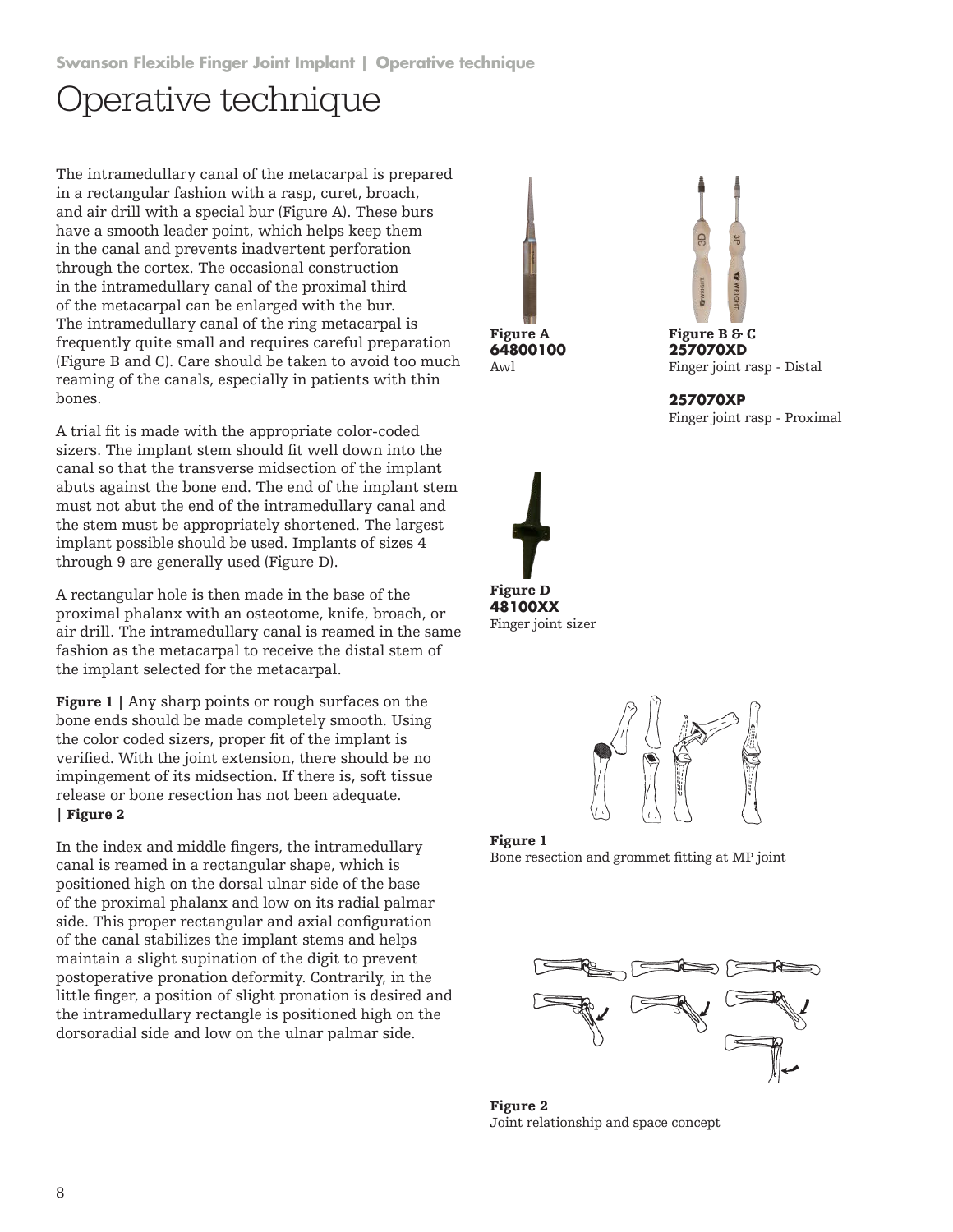In patients selected to receive Swanson grommets, the implant sizer is removed and the bone canals are prepared to allow a press-fit of the appropriate sized grommet. The resected surfaces of the metacarpal and proximal phalanx are shaped (Figure E) to obtain a precise fit of the grommet sleeve and of its slightly curvilinear flanges against the resected bone ends so that contact with overlying soft tissues is avoided. Both surfaces are prepared and smoothened with a diamond bur or other appropriate fine burs.

#### **Caution:**

Fitting of the grommet requires a precise press fit. It must be accurately centered, otherwise it may impinge the intramedullary canal on one side and could cause bone absorption. Unless the shoulders of the grommet can be fitted into metaphyseal bone, rotation of the grommet could occur. In certain cases of severe metacarpophalangeal joint dislocation, more bone must be removed to obtain joint reduction and the implant should probably be used without the grommet. Occasionally, grommets are not used in the 5th MP joint and should not be used in arthritis mutilans.

The grommet size corresponds to the implant size. | Figure 3 The fitting must be exact with regard to centering and rotation. Minimal additional bone shaping is usually needed (Figure E). Trial seating of the grommet is done by gentle pressure with the Grommet Seater or a flat instrument held against the exposed surface of the grommet with care to avoid bending or distorting the grommet. The grommet shoulders are seated directly against resected bone and must not protrude. If too loose, the next larger size is selected. When necessary, using a grommet one size larger than the flexible implant is permissible but a grommet smaller than the implant is never used. The implant/ grommet fitting should be observed in flexion and extension.

The implant must slide into the grommet and not be impinged by a too narrow joint space or an uncorrected palmar subluxation. The principal of the flexible hinge as a joint spacer must be respected.





Figure 3: (B) Encircling finger grommets and flexible finger hinge



Figure 3: (A)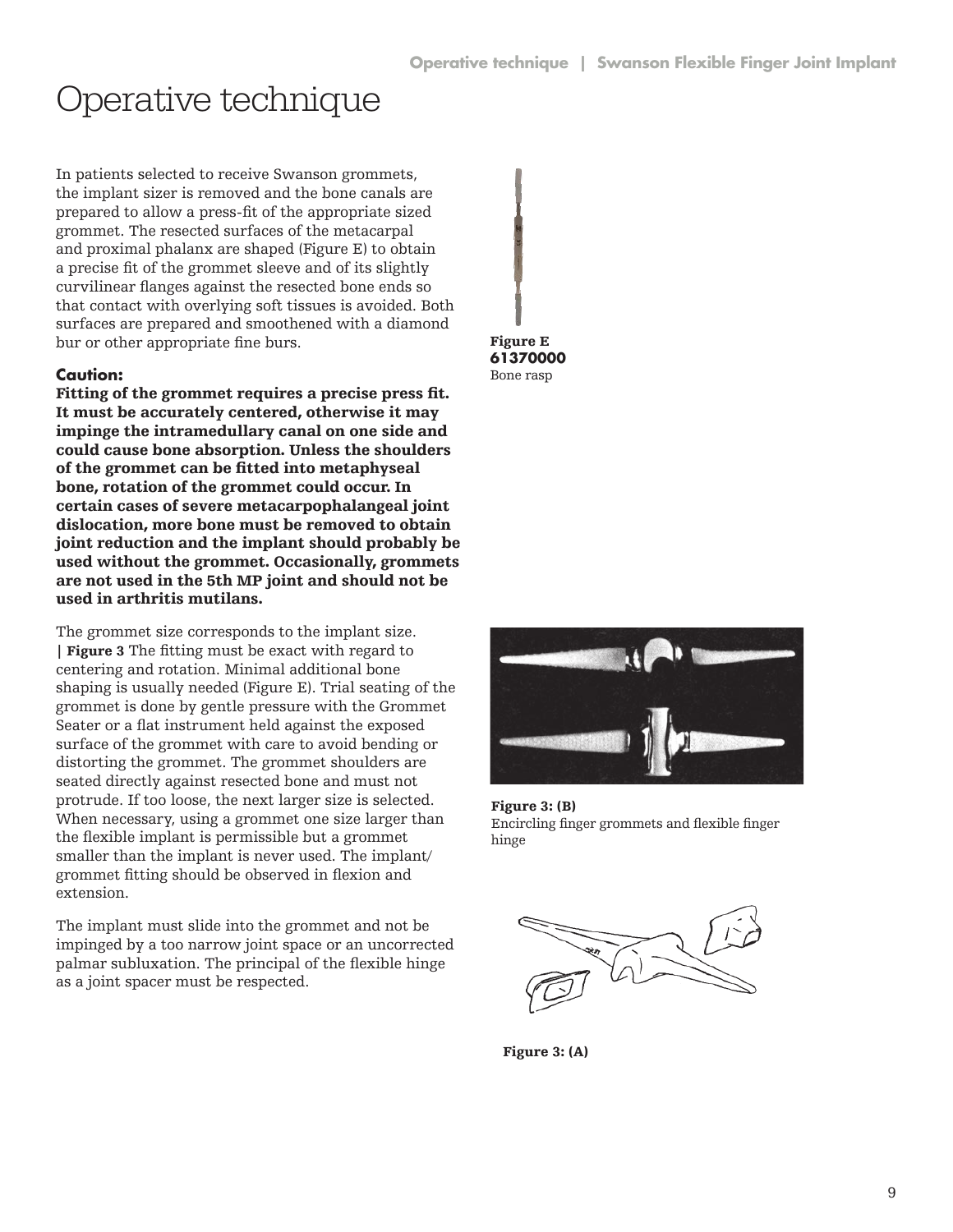#### **Soft tissue reconstruction**

Soft tissue reconstruction is a critical step of the operative procedure. Proper balance of all the following structures must be attained: collateral ligaments, palmar plate, capsule, intrinsic tendons, flexor, and extensor mechanism.

Rheumatoid patients often present an inadequate first dorsal interosseous muscle or have a tendency for pronation deformity of the index finger and occasionally the middle finger, which can interfere with the pinch and grasp mechanism.

Reconstruction of the radial collateral ligament is important to correct the lateral and rotatory alignment and to improve lateral stability for pinch. The goal of the procedure is to place the index and middle fingers in a position of slight supination and abduction. This procedure can occasionally be indicated for the ring finger. However, it is never carried out for the little finger, as it would place this digit in supination, which would interfere with flexion of the adjacent digits. A neutral position or slight pronation is preferred.

Reefing of the preserved radial collateral ligament of the index, middle, and occasionally, ring fingers, is done by passing a 3-0 Dacron suture through a 0.5 mm drill hole made in the dorsal radial side of the cut end of the metacarpal. The radial collateral ligament can require reattachment to bone proximally (metacarpal) or distally (base of proximal phalanx) or to both areas according to how much bone has been removed. The radial capsule, which has been preserved, is also included in this repair. | Figure 4

An additional small drill hole can be made in the dorsal ulnar side of the cut end of the metacarpal to secure the radial capsule with a 4-0 Dexon suture. However it is preferred to suture the ulnar edge of the capsule to the ulnar collateral ligament to bring the repaired capsule well ulnarward over the joint. The sutures are placed before the implant is inserted and are tied as the finger is held in slight supination and abduction. Note that the first dorsal interosseous muscle fibers become dorsally relocated with this repair.



#### Figure 4

Measures to correct pronation deformity of index finger. Proper rectangular and axial reaming of intramedullary canal is necessary to stabilize stems and maintain slight supination. Axis of rectangle is placed high on dorsoulnar side of base of proximal phalanx and low on its radiopalmar side. Collateral ligaments and related structures are sutured with 3-0 Dacron to the dorsoradial aspect of metacarpal end through a small drill hole. (A)

Preserved radial capsule is included in this repair. Preferably, the ulnar collateral ligament is sutured to the radial capsule.  $(B \bigoplus C)$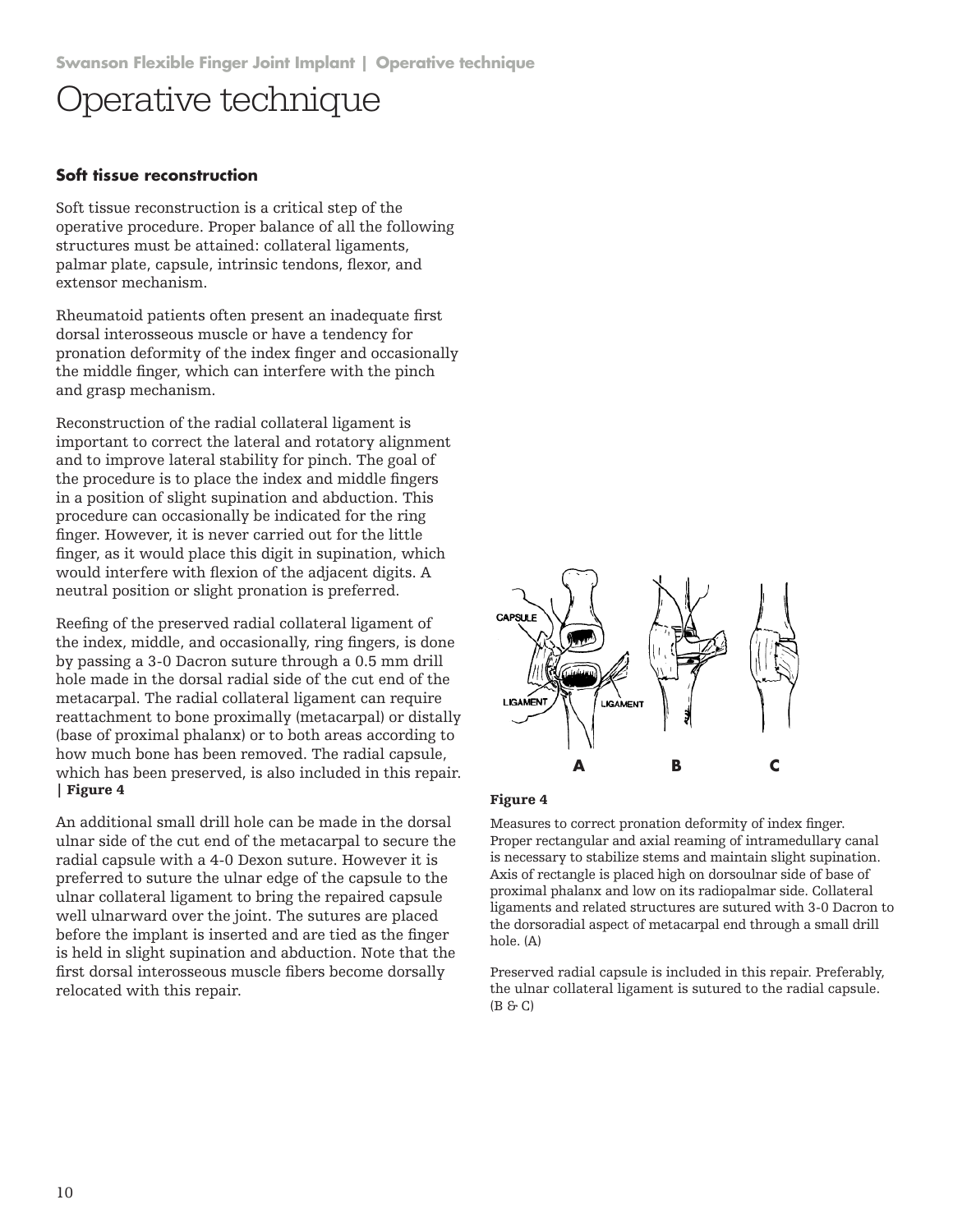If the radial collateral ligament has been released from the base of the proximal phalanx it should be reattached in a manner similar to that described above. If the radial collateral ligament is inadequate, a portion of the palmar plate is used to reconstruct this ligament. A distally-based flap made of the medial half of the palmar plate is prepared and sutured in position through a drill hole made in the dorsoradial aspect of the cut end of the metacarpal, similarly as described above.

It is important to meticulously evaluate and correct the balance of the capsuloligamentous and musculotendinous structures..

#### **Implant insertion**

The wound is thoroughly irrigated. The proximal grommet is press-fit into the metacarpal and the distal grommet into the proximal phalanx following the procedure described for trial insertion. Both grommets are firmly seated against the resected bone by gentle pressure, taking care to avoid deforming the grommet. The flexible implant is then inserted using blunt instruments and a "no-touch" technique. First, the implant is inserted into the intramedullary canal of the metacarpal, and then, by slight traction on the finger, the joint is distracted and the implant is flexed so that the distal stem can easily be inserted into the proximal phalanx. With the joint in extension, there should be no impingement of the implant. If there is, soft tissue release or bone resection has been inadequate.

#### **Note:**

Handling of the implant should be done with blunt instruments to avoid surface trauma or contamination with foreign bodies. Reshaping of the implant should be avoided because it can compromise or destroy the functional integrity and the functionality of the implant.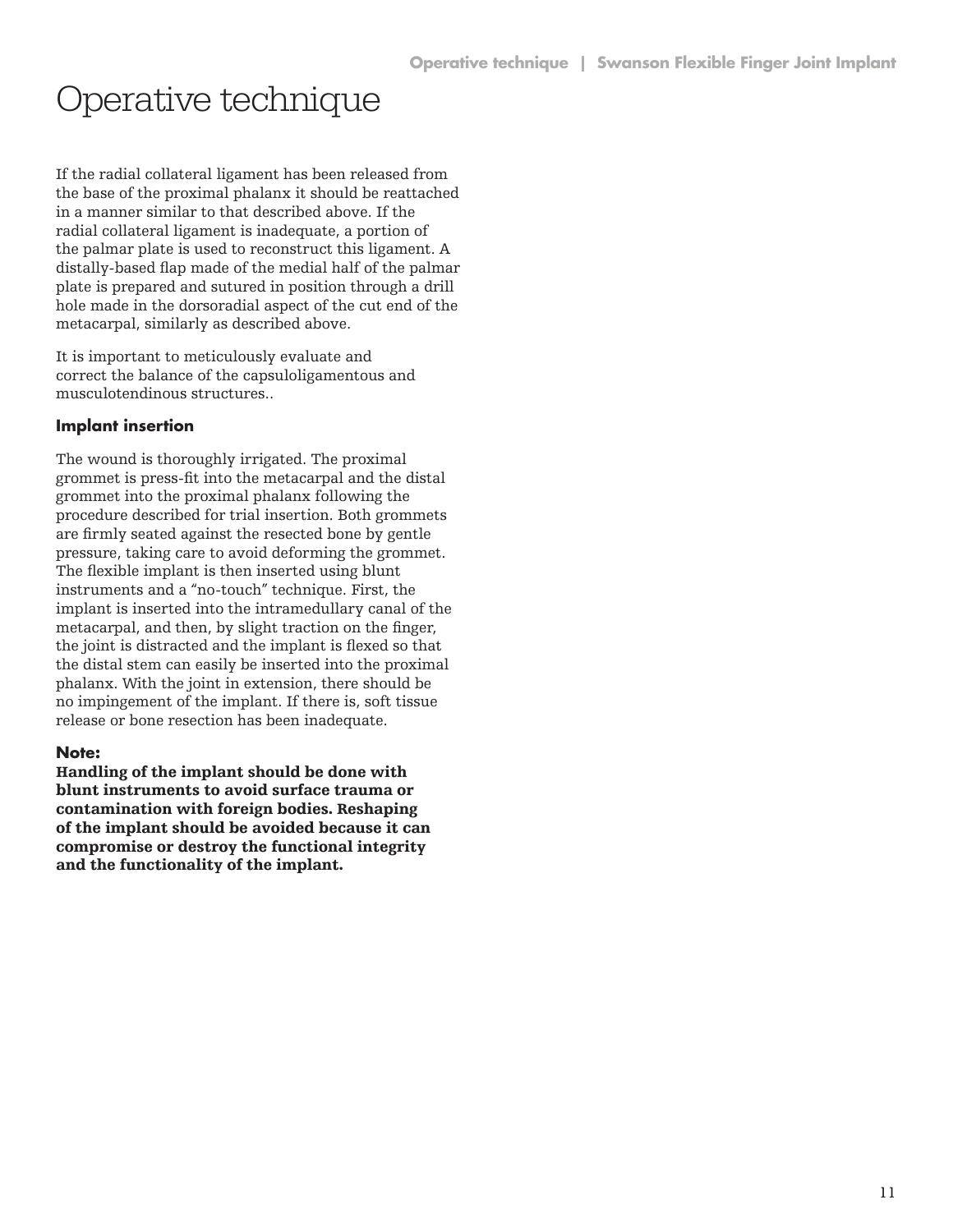#### **Extensor hood reefing**

The radial portion of the sagittal fibers of each extensor hood mechanism is reefed in an overlapping fashion so that the extensor tendon is brought slightly to the radial side of the center of the joint. Three to five 4-0 Dexon sutures with a buried-knot technique are used. In the index and middle fingers, it is most important not to over-correct the position of the extensor tendon too far radially to avoid deforming forces in favor of pronation. In certain cases of severe or long-standing flexion deformity, the extensor tendons may become stretched, and an extensor tendon lag may persist if not corrected. In these cases, the extensor tendon should be reefed not only transversely as described, but also longitudinally. Occasionally, the extensor tendon is tenodesed to the dorsal base of the proximal phalanx through small drill holes. Balance of the extensor mechanism is essential. The juncturae tendinae which have been divided during the release of the extensor tendons are meticulously re-approximated with 4-0 Dexon sutures using inverted knots. This is done to further balance the extensor mechanism and provide all possible extensor power.

### **Closure, dressing, postoperative care & bracing**

Closure, dressing, postoperative care and bracing are the responsibility of the surgeon.

### **Explant information**

If removal of the implant is required due to medical reasons the surgeon should contact the manufacturer using the contact information located on the back cover of this surgical technique to receive instruction for returning the explanted device to the manufacturer.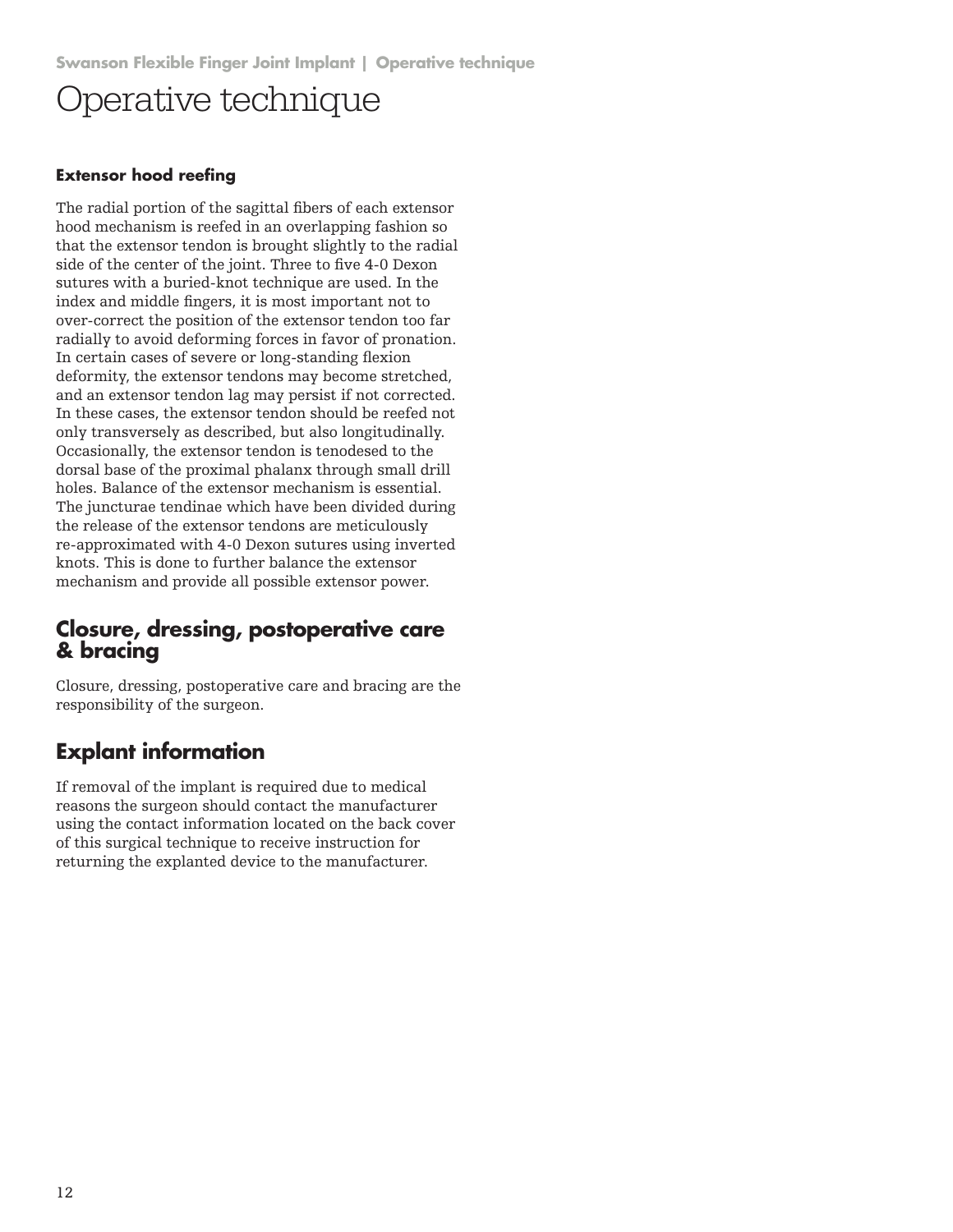### **PIP Joint Implant Arthroplasty**

#### **Note:**

Grommets are not used in PIP joints.

#### **Incision**

A "C"-shaped incision is made over the dorsum of the joint so that the skin suture line does not lie directly over the tendon repair. In the little and index fingers, the incision is placed away from the presenting surface. The dorsal veins are respected. If associated flexor tendon surgery is also indicated, a mid-lateral incision or palmar incision is used. This allows accessibility to both the joint and the tendon.

#### **Exposure**

The extensor mechanism is exposed by sharp and blunt dissection, avoiding injury to its surface. The central tendon is identified and incised longitudinally in a proximal fashion from its insertion at the base of the middle phalanx through the distal two-thirds of the proximal phalanx. | Figure 5 In flexible deformities of the PIP joint, the extensor mechanism can be gently dislocated palmarward as the joint is flexed without disturbing the insertion of each half of the central tendon into the middle phalanx. However, in hypertrophic osteoarthritic joints, it may be necessary to section this attachment of the central tendon to excise bony spurs.



#### Figure 5

Repair of the central tendon: (A) The central tendon is incised longitudinally from the base of the middle phalanx through the distal two third of the proximal phalanx.

(B & C) Following adequate bone preparation, a 1 mm drill hole is made in the base of the middle phalanx to receive a 3-0 Dacron suture for reinsertion of the halves of the central tendon.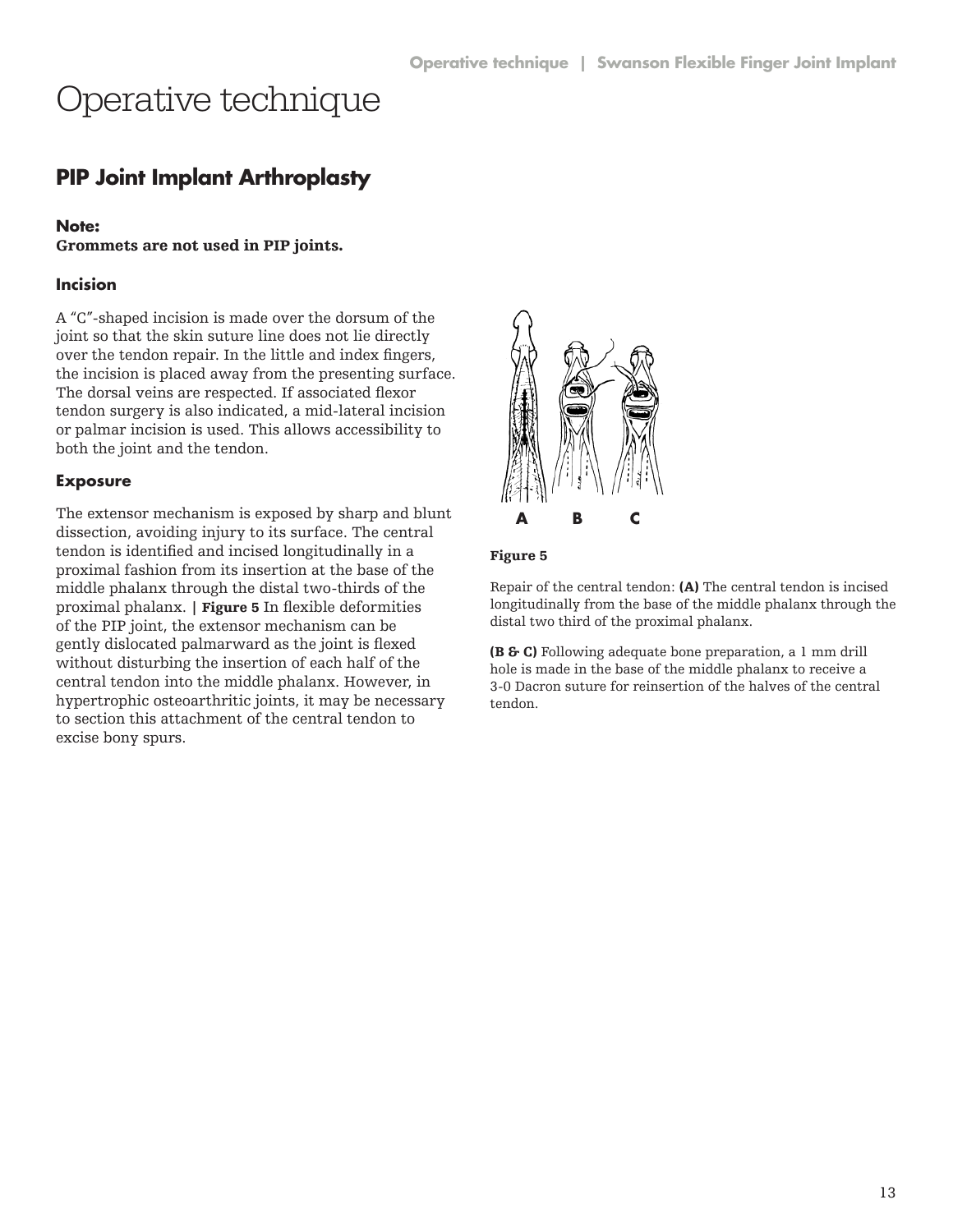The tendon is later reattached to the bone with a 3-0 Dacron suture passed through a 0.5 mm drill hole made in the base of the middle phalanx. If the joint is contracted, the extensor mechanism cannot be readily dislocated and therefore, the head of the proximal phalanx is first excised by cutting it transversely at the neck with an air drill and then removing it piecemeal, or it can be removed with the burring tool of the air drill. The collateral ligaments are left intact when possible. If they are incised for joint exposure, they should be reattached to bone. | Figure 6

#### **Joint release**

Adequate release of the joint is essential to the success of the procedure. If the joint is severely contracted, it may be released by removing bone from the proximal and middle phalanges. If this is inadequate, the palmar plate and collateral ligaments may be incised proximally or distally according to where more bone needs to be removed. When incised the collateral ligaments should be reattached with a 4-0 Dacron suture passed through a small drill hole made in the dorsal lateral aspect of the neck of the proximal phalanx and/or middle phalanx as indicated | Figure 6 The sutures are placed prior to implant insertion. With the implant in position, they are tied with sufficient tension to obtain lateral stability and alignment and to allow passive motion of the joint from full extension to 70° flexion. In the presence of lateral deviation or instability, the collateral ligament should be repaired as described above. This procedure seems to limit flexion of the proximal interphalangeal joint slightly, but can be important in cases mentioned earlier.

#### **Bone preparation**

After resecting the head of the proximal phalanx at the metaphyseal flare with a power saw or a sidecutting bur (Figure F and G), the intramedullary canal is prepared to receive the implant stem. It is first penetrated with a thin broach, then reamed into a rectangular shape with an air drill and leader point bur to accept the implant stem.

The base of the middle phalanx and intramedullary canal are prepared in a similar fashion. All cartilage is excised because it is believed that progressive cartilage degeneration can eventually result in recurrent synovitis (Figure H).



#### Figure 6

Repair of the collateral ligaments: (A) 4-0 Dacron sutures are placed in the dorsolateral aspect of the neck of the collateral ligament. A 3-0 Dacron suture is placed through the base of the middle phalanx for reconstruction of the central tendon. In implant arthroplasty, sutures are placed before implant insertion.

Reattachment of the collateral ligament. (B & C)





**257070XP** Finger joint rasp - Proximal



Bone rasp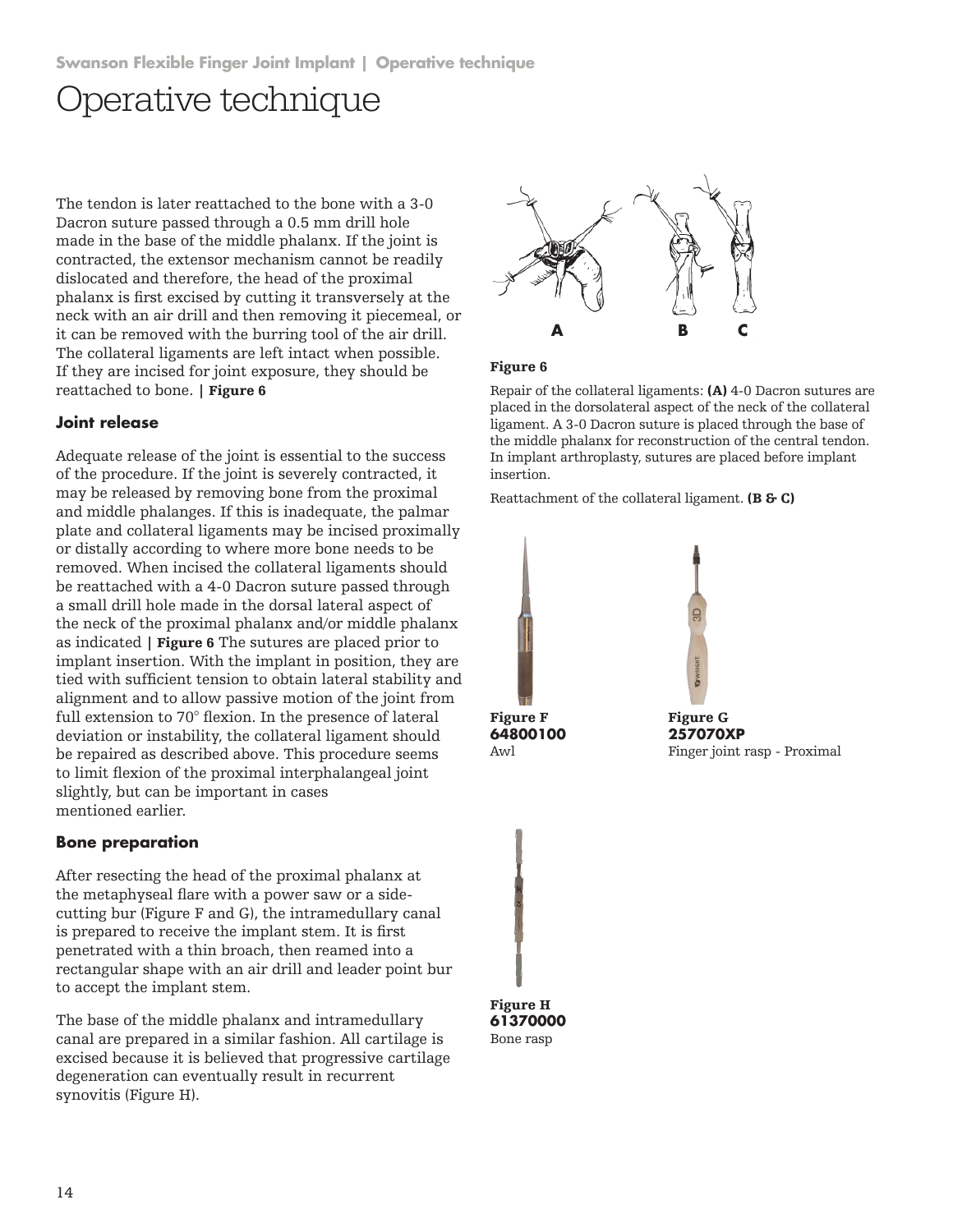#### **Implant selection and insertion**

Using the color-coded sizing set (Figure I), the largest acceptable implant is selected (size 0 through 3 and most often size 1). The midsection of the implant should seat well against the smoothed bone ends. With the joint in extension, there must be no impingement of the implant midsection by the bone ends. If surgeon is not satisfied with fit, there should be additional bone resection and/ or soft tissue release. If necessary, the tips of the stems can be shortened. The cut end of the stem should be 1mm shorter than the reamed canal to allow adequate gliding and prevent buckling of the implant. The joint should flex and extend like a book would open and close; the middle phalanx should move around the end of the proximal phalanx with the center of rotation through the transverse axis of the implant midsection. | Figure 2

#### **Extensor mechanism in collapse deformities**

Special consideration must be given to the extensor mechanism in collapse deformities of the digits. Simply stated, in swan-neck deformity the central tendon is relatively tight as compared to the tension of the lateral tendons, and in the boutonniere deformity the central tendon is relatively loose as compared to the tension of the lateral tendons. Readjust the tension of these collapse deformities. It should be noted that implant arthroplasty is seldom indicated in swan-neck deformity.

#### **Boutonniere deformity**

In a boutonniere deformity, the central tendon has usually been relatively lengthened, and the lateral tendons displaced palmarward with the connecting fibers stretched out. Implant arthroplasty is carried out as indicated (Table II). The stretched out attachment of the central tendon is sutured with a 4-0 Dacron suturing their connecting fibers or over-lapping any redundant fibers. A residual hyperextension deformity of the distal joint can be corrected by lengthening or sectioning the lateral tendons over the middle phalanx distal to the triangular ligament.

#### **Swan-neck deformity**

Flexor tendon synovitis is treated before joint reconstruction. In swan-neck deformity with combined involvement of the MP and PIP joints, both joints are repaired at the same stage. Hyperextension of the PIP joint is corrected through readjustment of the joint system. The tight central tendon is lengthened, and the lateral bands are relocated palmarward. At least 10° of flexion contracture should be obtained and associated deformities of contiguous joints should be treated. In mild flexible deformity in weak hands, dermadesis of the PIP joint is indicated. In severe cases of swan-neck deformity, fusion of the joint is preferred. Implant arthroplasty is rarely indicated.

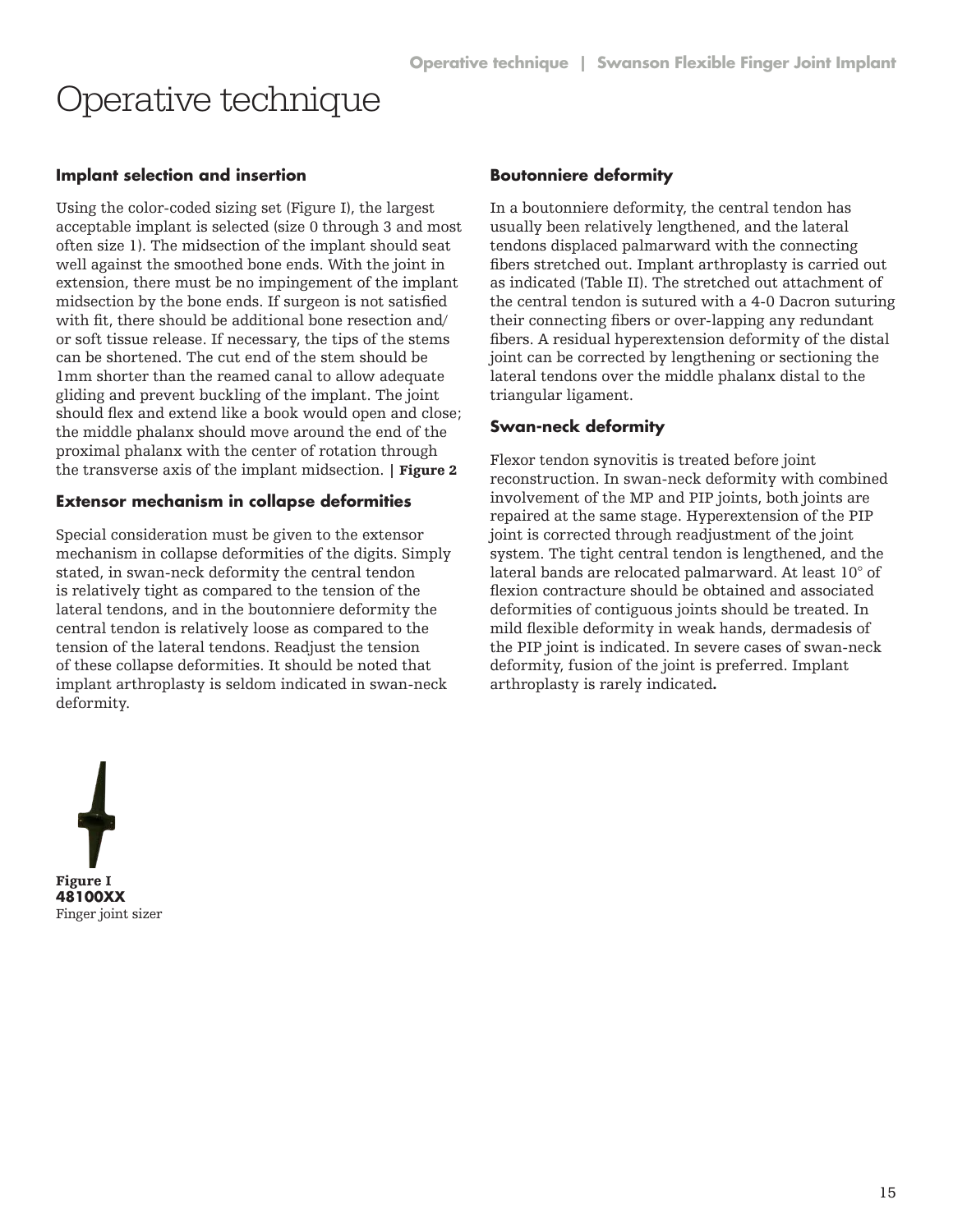The type of postoperative care varies with the preoperative deformity and the surgical reconstruction. There are three basic situations:

(1) reconstruction of the stiff PIP joint,

(2) reconstruction of the PIP joint with lateral deviation,

(3) reconstruction of a boutonniere deformity.

### **Postoperative care**

Postoperative care is the responsibility of the medical professional.

### **Explant information**

If removal of the implant is required due to medical reasons, the surgeon should contact the manufacturer using the contact information located on the back cover of this surgical technique to receive instruction for returning the explanted device to the manufacturer.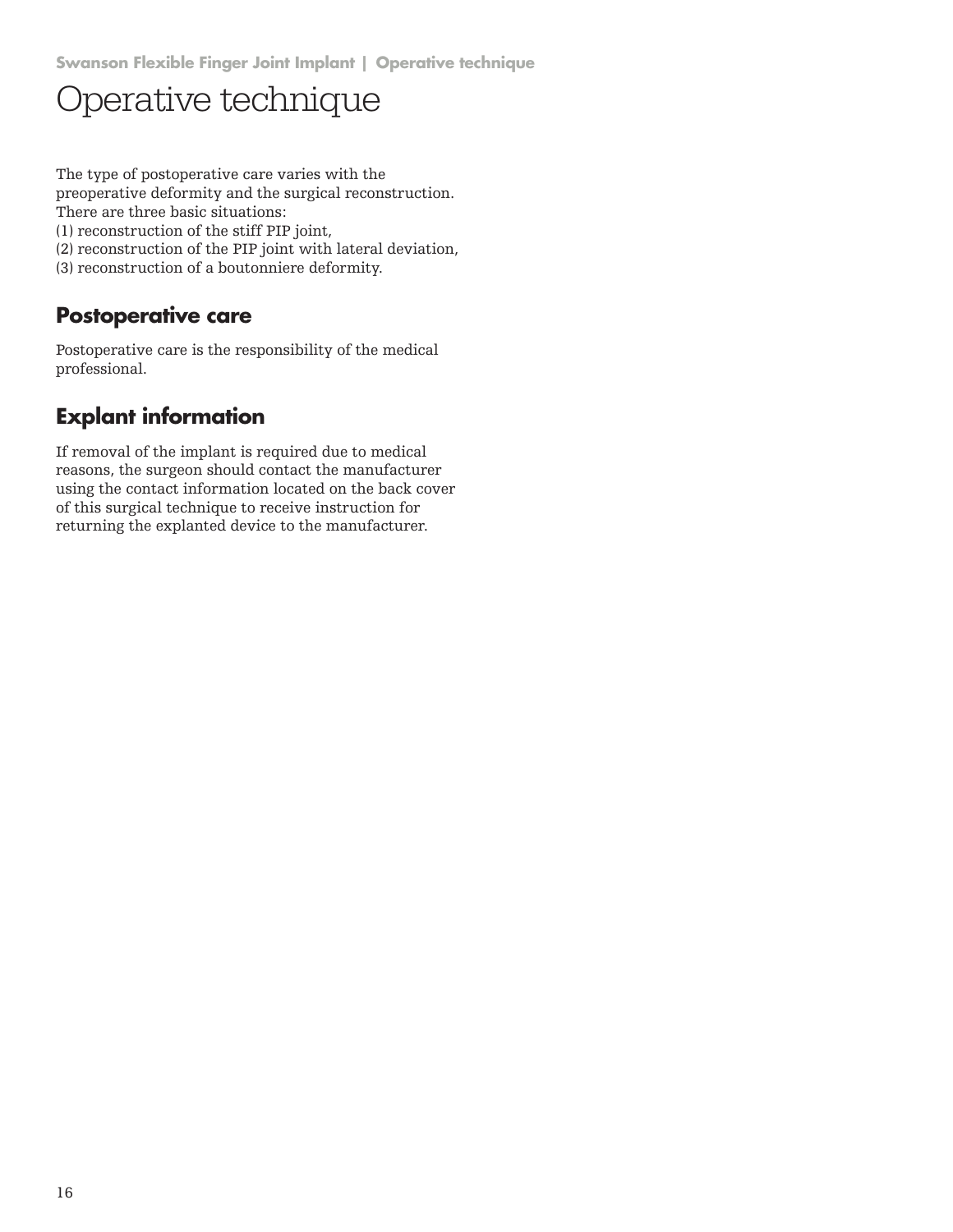# Ordering information

### **Swanson instrumentation set - 2424 KIT 2/C**

|                 |                  | BROACH<br>$\bigoplus$ | TRAY AND LID NUMBER 2424-0000 CE<br><b>AUTOMOBIE 2424K/T2 6</b> |                | <b>BLRS</b>                        |
|-----------------|------------------|-----------------------|-----------------------------------------------------------------|----------------|------------------------------------|
| 20              | <b>TY WRIGHT</b> | 2D                    |                                                                 | 2 <sup>p</sup> | <b>DP</b><br><b>TY WRIGHT</b>      |
| $\infty$        | <b>TYWRIGHT</b>  | 3D                    |                                                                 | 3P             | $\mathbb{R}^n$<br><b>TI</b> WRIGHT |
| 40              | <b>TY WRIGHT</b> | AD.<br>2              |                                                                 |                | sa-<br>WEIGHT<br>5                 |
| 5D              |                  |                       | 3                                                               |                | $\sim$                             |
| $60^{\circ}$    | <b>WRIGHT</b>    | 6D                    |                                                                 | (4<br>6P       | WRIGHT                             |
| 12              | WRIGHT.          | <b>7D</b>             |                                                                 | 7P             | WRIGHT.<br>$70^{\circ}$            |
| 10 <sub>1</sub> | WRIGHT.          | <b>8D</b>             |                                                                 | 8P             | <b>AP</b><br><b>WRIGHT</b>         |
| <b>IO</b>       |                  |                       |                                                                 |                | w                                  |

|                         | Ref#                                                                                                                  | <b>Description</b>                                                                                                                                                                                                                                                                                                           |  |  |  |
|-------------------------|-----------------------------------------------------------------------------------------------------------------------|------------------------------------------------------------------------------------------------------------------------------------------------------------------------------------------------------------------------------------------------------------------------------------------------------------------------------|--|--|--|
| O                       | 64800100                                                                                                              | Awl                                                                                                                                                                                                                                                                                                                          |  |  |  |
|                         | 25707001                                                                                                              | FINGR JNT RSP ST (SZ 2 - 9 PROX/DIST)<br>Lot of rasp                                                                                                                                                                                                                                                                         |  |  |  |
|                         |                                                                                                                       | or can be ordered individually:                                                                                                                                                                                                                                                                                              |  |  |  |
| 2                       | <b>2570702D</b><br>2570703D<br>2570704D<br>2570705D<br>2570706D<br>2570707D<br>2570708D<br>2570709D                   | FINGR JNT RSP (w/o Grom) SZ 2 DISTAL<br>FINGR JNT RSP (w/o Grom) SZ 3 DISTAL<br>FINGR JNT RSP (w/o Grom) SZ 4 DISTAL<br>FINGR JNT RSP (w/o Grom) SZ 5 DISTAL<br>FINGR JNT RSP (w/o Grom) SZ 6 DISTAL<br>FINGR JNT RSP (w/o Grom) SZ 7 DISTAL<br>FINGR JNT RSP (w/o Grom) SZ 8 DISTAL<br>FINGR JNT RSP (w/o Grom) SZ 9 DISTAL |  |  |  |
|                         | 4810000                                                                                                               | Color Code Set (SJO) (Silicone)<br>Lot of siliconne                                                                                                                                                                                                                                                                          |  |  |  |
|                         |                                                                                                                       | or can be ordered individually:                                                                                                                                                                                                                                                                                              |  |  |  |
| 3                       | 4810020<br>4810010<br>4810001<br>4810002<br>4810003<br>4810004<br>4810005<br>4810006<br>4810007<br>4810008<br>4810009 | FINGR. JNT SIZER 00<br>FINGR. JNT SIZER 0<br>FINGR. JNT SIZER 1<br>FINGR. JNT SIZER 2<br>FINGR. JNT SIZER 3<br>FINGR. JNT SIZER 4<br>FINGR. JNT SIZER 5<br>FINGR. JNT SIZER 6<br>FINGR. JNT SIZER 7<br>FINGR. JNT SIZER 8<br>FINGR. JNT SIZER 9                                                                              |  |  |  |
| $\overline{\mathbf{A}}$ | 2570702P<br>2570703P<br>2570704P<br>2570705P<br>2570706P<br>2570707P<br>2570708P<br>2570709P                          | FINGR JNT RSP (w/o Grom) SZ 2 PROX<br>FINGR JNT RSP (w/o Grom) SZ 3 PROX<br>FINGR JNT RSP (w/o Grom) SZ 4 PROX<br>FINGR JNT RSP (w/o Grom) SZ 5 PROX<br>FINGR JNT RSP (w/o Grom) SZ 6 PROX<br>FINGR JNT RSP (w/o Grom) SZ 7 PROX<br>FINGR JNT RSP (w/o Grom) SZ 8 PROX<br>FINGR JNT RSP (w/o Grom) SZ 9 PROX                 |  |  |  |
| 6                       | 61370000                                                                                                              | <b>BONE RSP</b>                                                                                                                                                                                                                                                                                                              |  |  |  |
| 6                       | 24240000                                                                                                              | Sterilisation container Box                                                                                                                                                                                                                                                                                                  |  |  |  |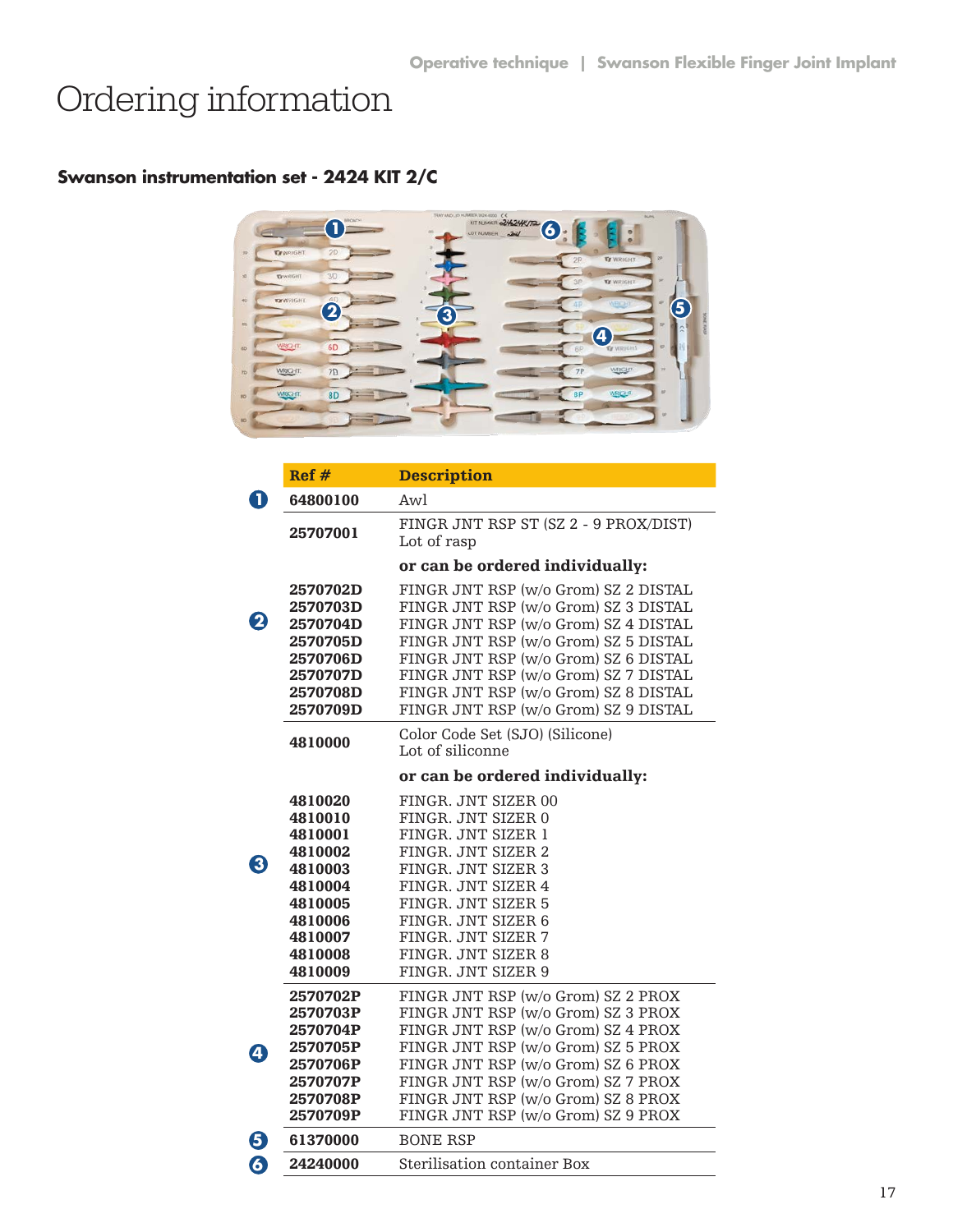# Ordering information

### **How supplied**

The Swanson Flexible Finger Joint Implant has been sterilized and packaged as follows:

| Ref#      | <b>Description</b>                                                                                                              | Quantity     |
|-----------|---------------------------------------------------------------------------------------------------------------------------------|--------------|
| 470-0020  | One each, Size 00                                                                                                               | 1 box        |
| 470-0010  | One each, Size 0                                                                                                                | 1 box        |
| 470-0001  | One each, Size 1                                                                                                                | 1 box        |
| 470-0002  | One each, Size 2                                                                                                                | 1 box        |
| G470-0003 | One each, Size 3 with Grommets                                                                                                  | 1 box        |
| G470-0004 | One each, Size 4 with Grommets                                                                                                  | 1 box        |
| G470-0005 | One each, Size 5 with Grommets                                                                                                  | 1 box        |
| G470-0006 | One each, Size 6 with Grommets                                                                                                  | 1 box        |
| G470-0007 | One each, Size 7 with Grommets                                                                                                  | 1 box        |
| G470-0008 | One each, Size 8 with Grommets                                                                                                  | 1 box        |
| G470-0009 | One each, Size 9 with Grommets                                                                                                  | 1 box        |
| 481-0000  | One each, Implant Size 00, 0, 1, 2, 3, 4, 5, 6, 7, 8, 9. Numerically marked, color-<br>coded (non-sterile) NOT FOR IMPLANTATION | 1 Sizing set |

### **Typical dimensions**



**D** 3.4 3.9 5.1 5.3 5.6 5.7 6.0 5.8 6.7 6.8 7.2

Millimeters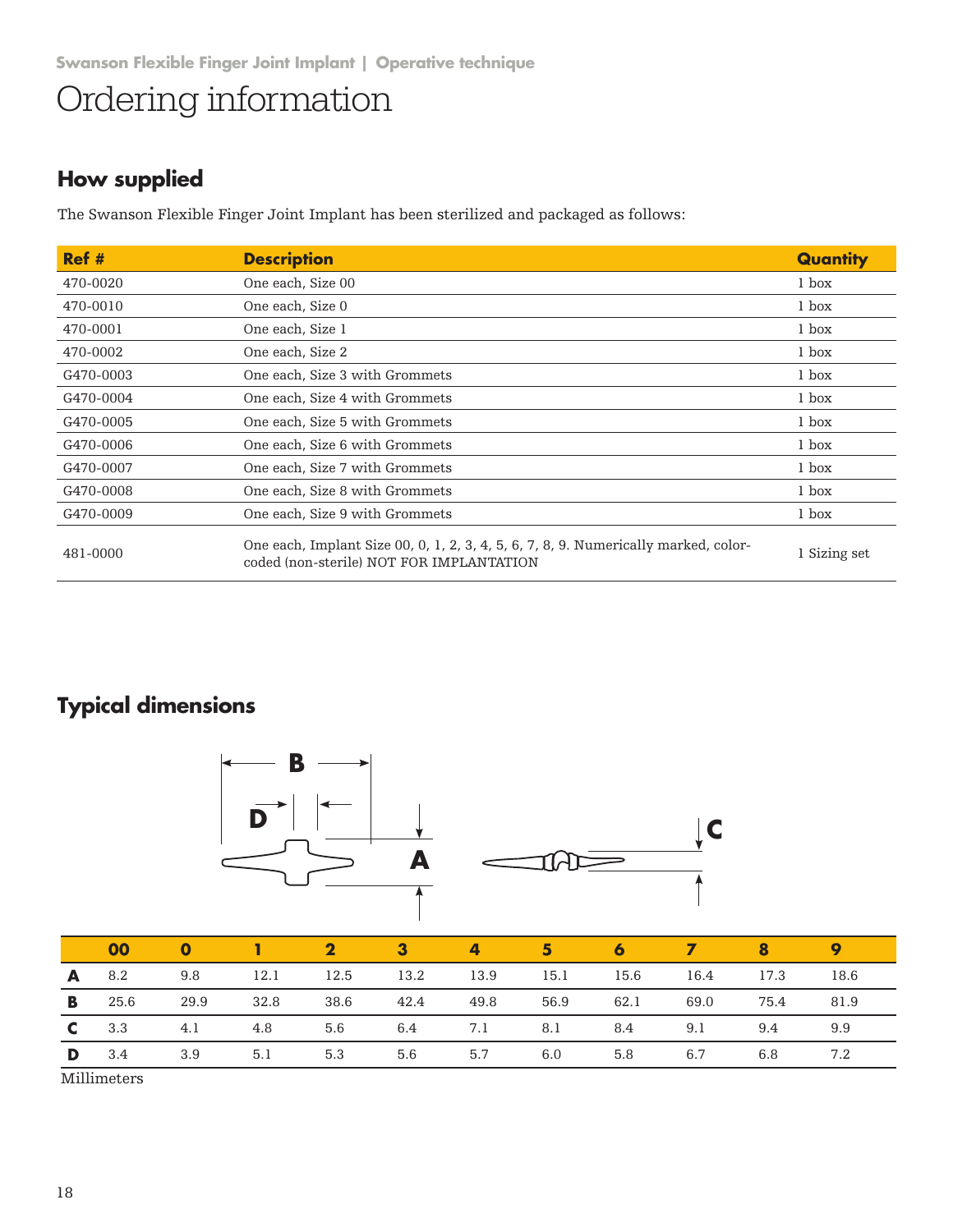# Ordering information

### **Typical dimensions**

Swanson Finger Joint Grommet

| <b>Dimension(mm)</b> | A   | В   |      | D    | E   | F   |
|----------------------|-----|-----|------|------|-----|-----|
| Size 3               | 4.6 | 4.4 | 11.9 | 7.2  | 6.8 | 0.5 |
| Size 4               | 5.1 | 5.0 | 12.6 | 8.0  | 6.6 | 0.5 |
| Size 5               | 5.5 | 5.4 | 13.6 | 9.1  | 7.1 | 0.5 |
| Size 6               | 5.8 | 5.7 | 14.4 | 9.3  | 7.4 | 0.5 |
| Size 7               | 6.4 | 6.0 | 15.2 | 10.1 | 8.6 | 0.5 |
| Size 8               | 7.3 | 6.8 | 16.2 | 10.6 | 8.9 | 0.5 |
| Size 9               | 7.7 | 7.1 | 17.2 | 11.0 | 9.8 | 0.5 |





### **Typical dimensions**

of Swanson Grommet on Swanson Finger Joint Implant